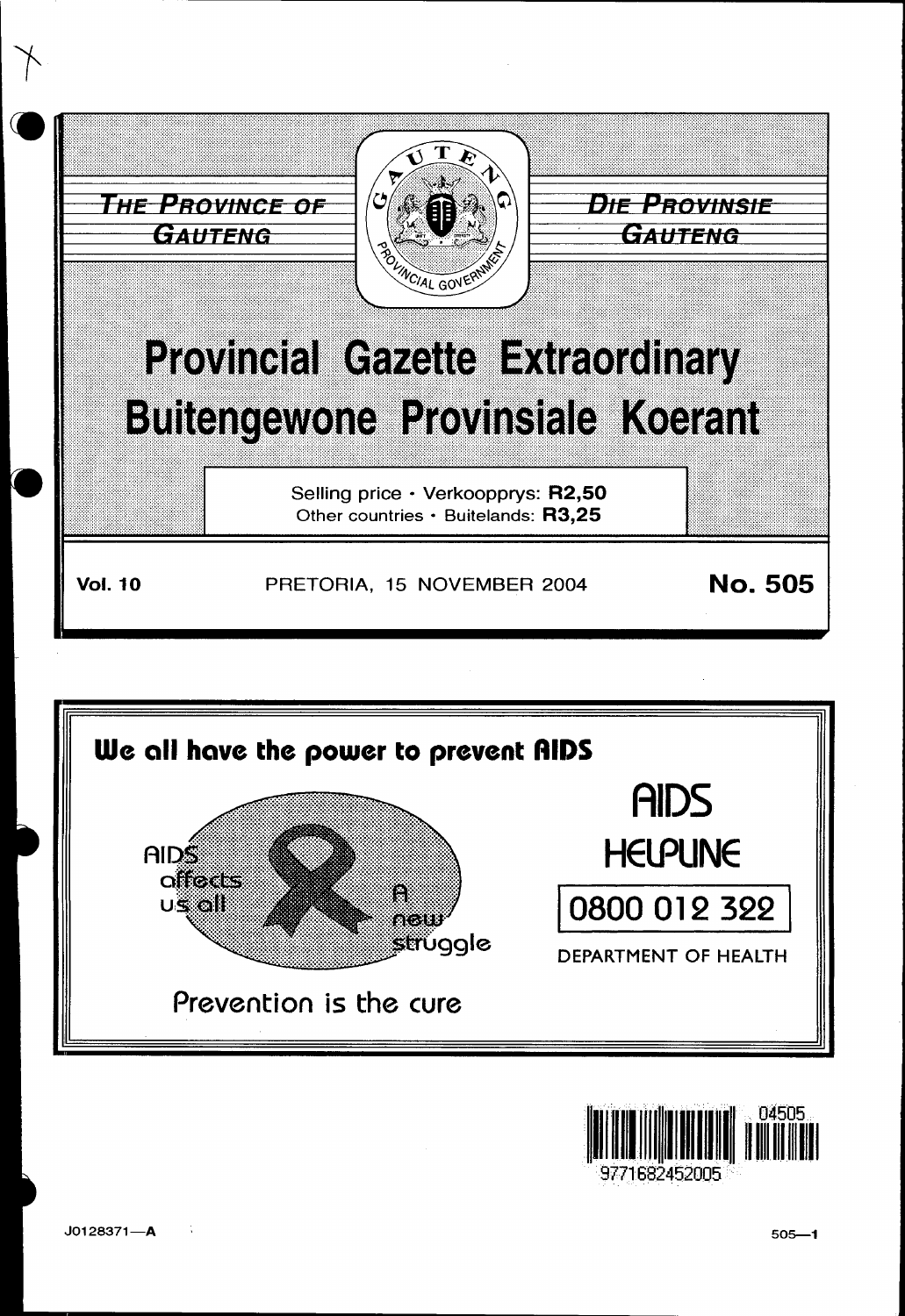$\begin{array}{c} \begin{array}{c} \begin{array}{c} \end{array} \\ \begin{array}{c} \end{array} \end{array} \end{array}$ 

 $\bar{z}$ 

| <b>CONTENTS • INHOUD</b> |
|--------------------------|
|--------------------------|

No. Page Gazette No. No.

#### LOCAL AUTHORITY NOTICE

2467 Town-planning and Townships Ordinance (15/1986): Correction Notice ..................................................................... .. 3 505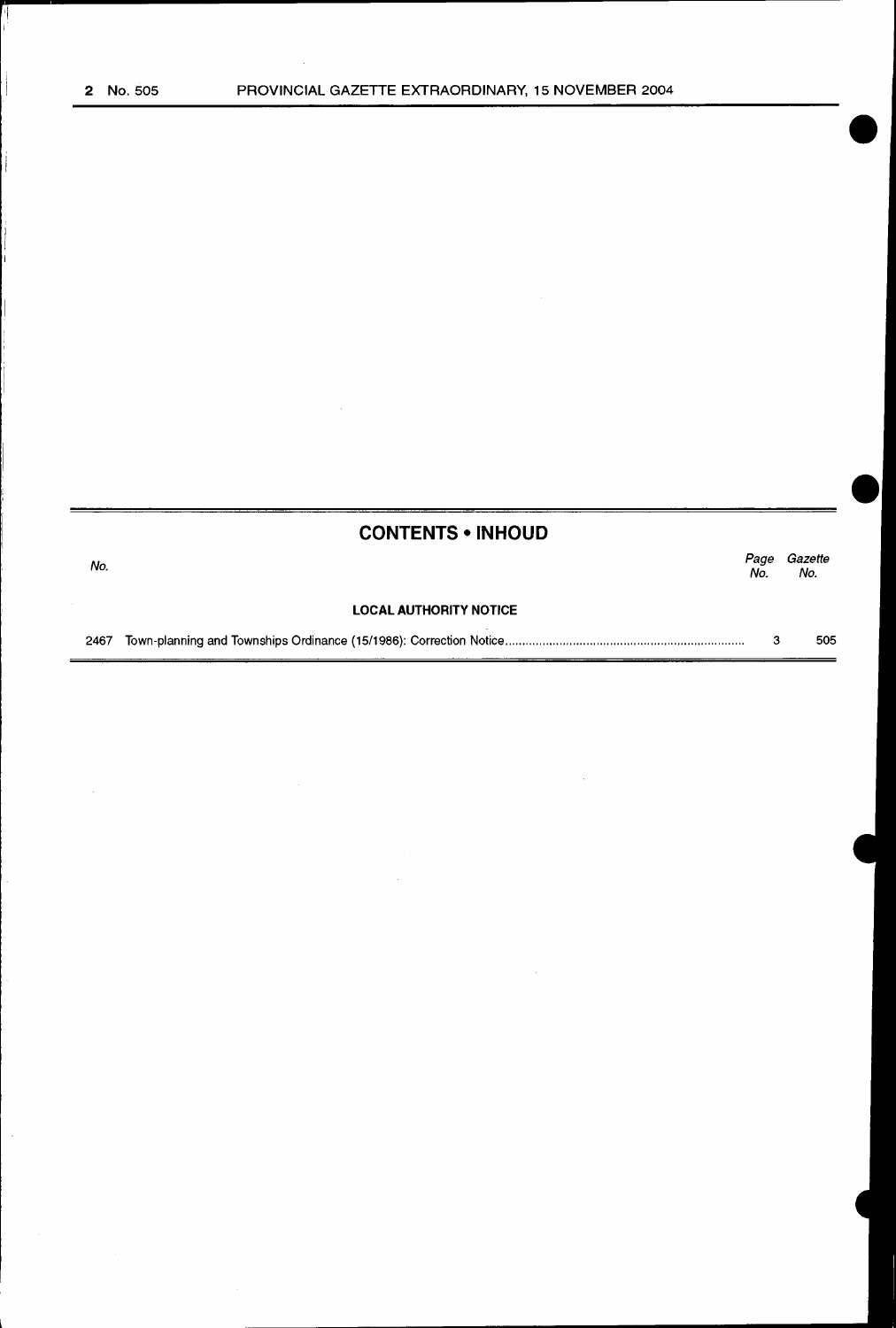$\sim$   $\sim$ 

# **LOCAL AUTHORITY NOTICE**

### **LOCAL AUTHORITY NOTICE 2467**

#### **CORRECTION NOTICE: GAZETIE NUMBER 478/2004, 29 OCTOBER 2004**

# **1. PAGE 4, PARAGRAPH 2**

This paragraph currently reads as follows:

**"2. Design** 

The township shall consist of erven as indicated on **General Plan S.G. 8045/2004"** 

It is amended to read as follows:

**"2. Design** 

The township shall consist of erven and streets as indicated on **General Plan S.G. 8045/2004"** 

# **2. PAGE 5, PARAGRAPH 2**

This paragraph currently reads as follows:

**"2. ONTWERP** 

Die dorp bestaan uit erwe soos aangedui op **Algemene Plan SG No. 8045/2004"** 

It is amended to read as follows:

**"2. ONTWERP**  Die dorp bestaan uit erwe en paaie soos aangedui op **Algemene Plan SG No. 8045/2004"** 

# **3. PAGE 5: INSERT ADDITIONAL PARAGRAPH**

After paragraph (2) on page 5, the following paragraph is inserted:

- "(3) **ERF 178** 
	- 3.1 The erf is subject to a servitude of Right of Way and for municipal purposes in favour of the Council as indicated on the General Plan.
	- 3.2 The erf is subject to a servitude of Right of Way and access purposes, in favour of erven 167 to 177 Honeydew Ridge Extension 15."

# **4. PAGE 7: INSERT ADDITIONAL PARAGRAPH**

After paragraph (2) on page 7, the following paragraph is inserted:

- "(3) **ERF 178** 
	- 3.1 Die erf is onderworpe aan 'n Reg van Weg serwituut en vir munisipale doeleindes ten gunste die Raad, soos aangedui op die Algemene Plan.
	- 3.2 Die erf is onderworpe aan 'n Reg van Weg serwituut en toegangsdoeleindes. ten gunste van erwe 167 tot 177 Honeydew Ridge Uitbreiding 15"